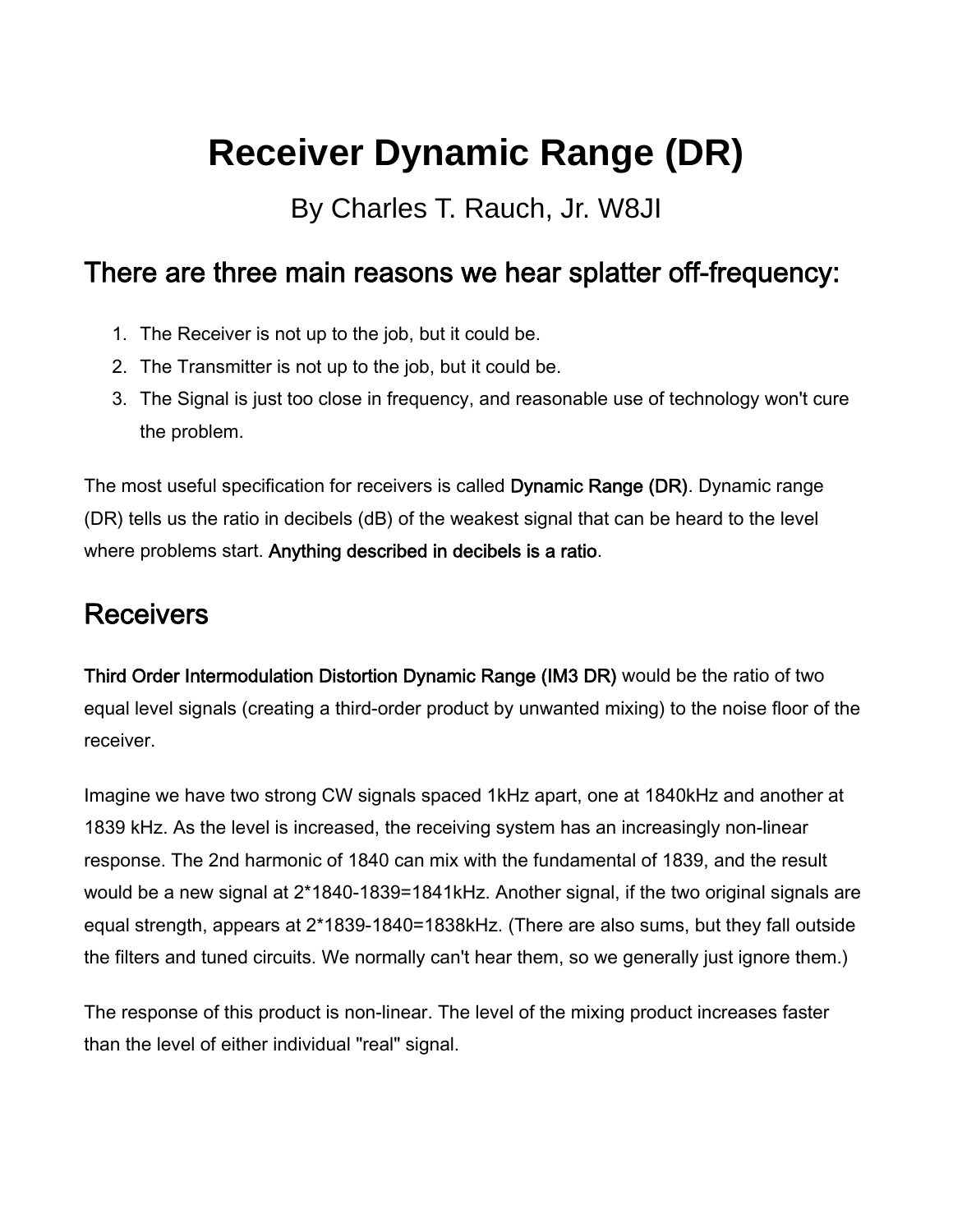When we can hear that "phantom signal" above the noise floor of the receiver, it adds interference to other weak signals we might be trying to hear. We reference the main signal level this occurs at to the noise floor, because that is the level where it would start to be noticeable.

Always remember actual overload is the result of the vector sum of signals in the passband of the system at that point. One way to look at it is that overload is an accumulated power problem, not an absolute level problem with one signal. This means a great number of weaker signals can cause the same problem as a few strong ones.

## Higher Order Intermodulation (IM)

We can have higher order IM products, but they are always odd sums or differences. For example the 2nd harmonic of one signal can mix with the third harmonic of another, and we have 5th order products (2\*F1 minus 3\*F2 called fifth order because 2+3=5).

Although they can affect CW receivers, higher order products create most of our SSB receiver problems. This occurs because higher-order products fall well outside the filter passband of a typical SSB receiver or transmitter.

## **Blocking**

Blocking is the point where we can detect a change in sensitivity or gain from a single strong unwanted signal. Blocking "pumps" the receiver gain and can actually make false clicks. We always have to be sure any click reports are given with signal levels well below the blocking point!

Blocking again is a ratio referenced to noise floor, since loss of sensitivity (either through increased noise or decreased gain) can affect readability of weak signals.

Receiver Noise Floor (NF) also called [Minimum Discernable Signal (MDS)] is a measure of Sensitivity. -135dBm is 10dB more sensitive than -125dBm. This number doesn't matter very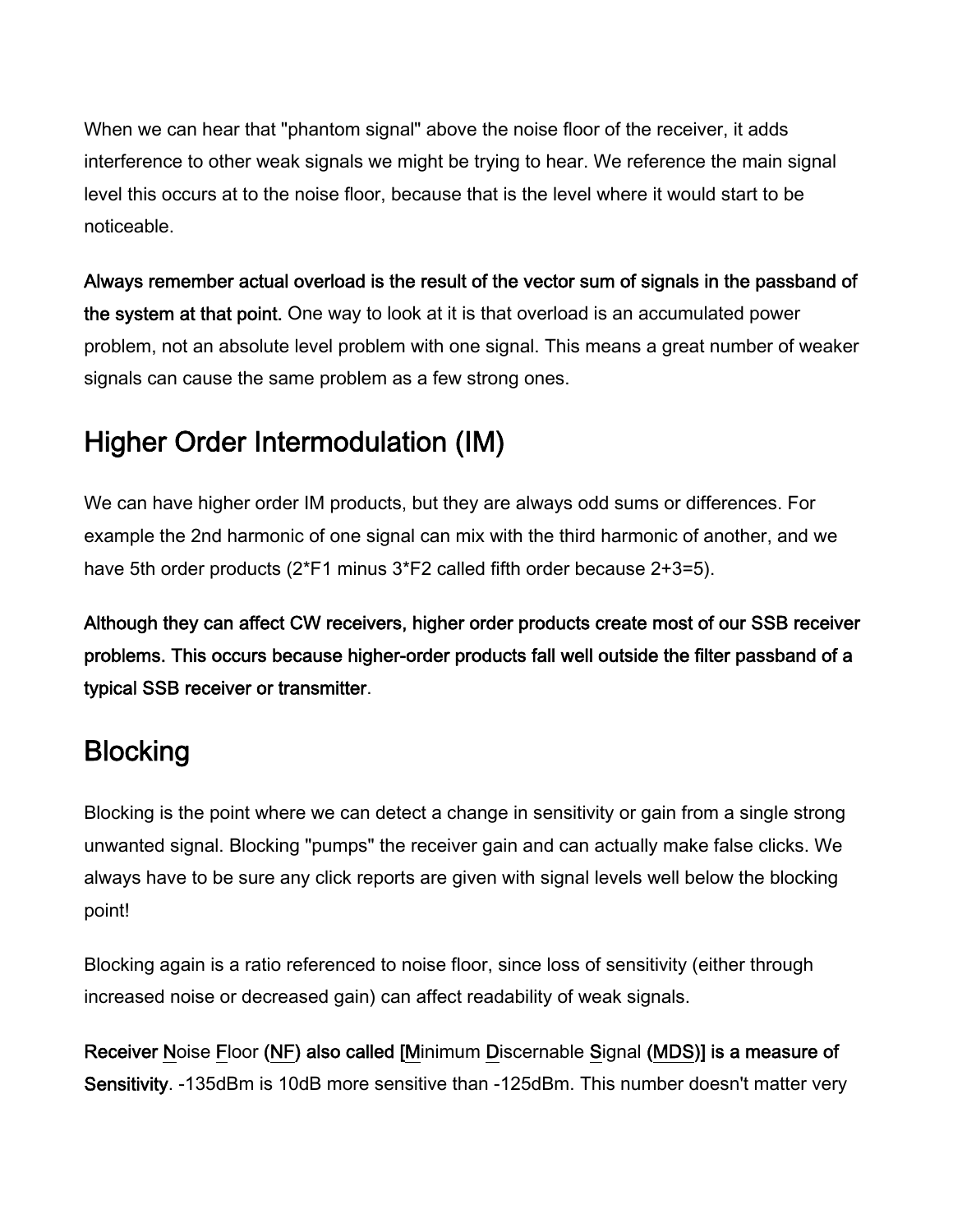much in what you actually hear. The real test is if you hear a very noticeable noise increase when you connect an antenna to the receiver. If you hear an obvious noise increase when you connect an Active Antenna instead of a Dummy Load, your receiver is sensitive enough! You should check Sensitivity at the quietest time with the narrowest selectivity you use on every antenna you use.

Contrary to folklore and hyperbole, there isn't a receiver sold today that can dig into noise more than others on CW, based on sensitivity or the use of a Digital Signal Processing (DSP) or multiple DSP systems. The exceptions are:

- 1. Increased selectivity will reduce noise.
- 2. Poor Automatic Gain Control (AGC) design or detector problems can cause mixing of signals and noise.

If you read a review that claims a receiver made weak signals appear from nowhere, you better keep a wary eye on the rest of the review. It is possible for a receiver to be abnormally bad, but it is not possible for a receiver to work better than other properly working receivers based on sensitivity.

Blocking Dynamic Range (BDR) is the point where a strong signal either 2 or 10kHz just starts to make your receiver lose sensitivity. Bigger the BDR number the better, ESPECIALLY at 2kHz spacing. The BDR number you want here is probably around 80dB or more if you live in a reasonably quiet location and work weak signals on crowded bands. If you run two transmitters on the same band or have a neighbor who operates near your frequency, you almost certainly need more dynamic range

Intermodulation Dynamic Range (IMDR). This is the single most important number when comparing receivers. This is where two or more strong close-frequency signals mix and generate a new phantom signal or multiple tones in an adjacent frequency SSB signal mix with themselves and make what sounds like splatter. The measurement is made just at the point where the phantom signal level is high enough to interfere with the weakest signal your receiver can detect. IMDR is a measure of how badly your own receiver causes problems you